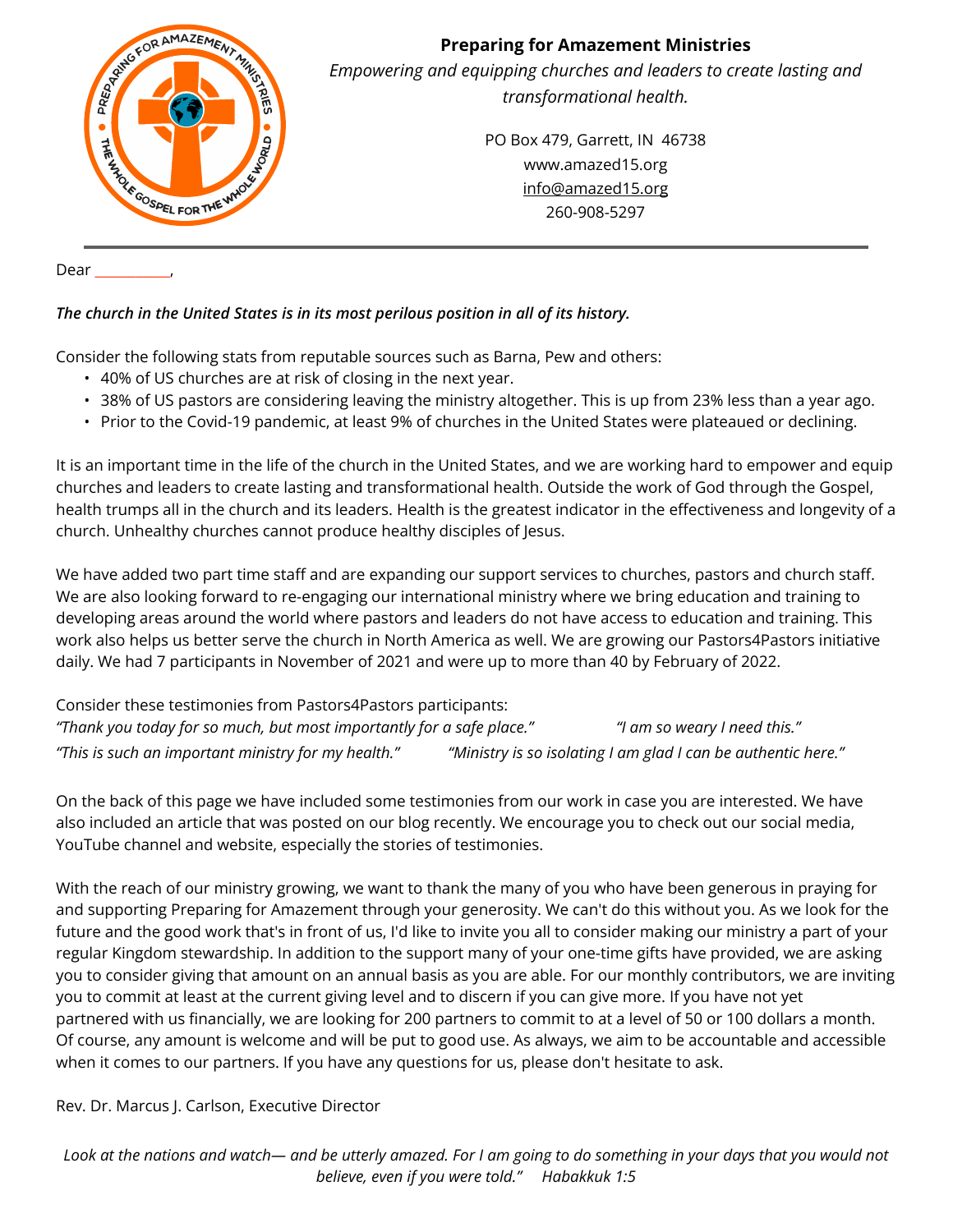# **Testimonies**

"Pastoring leaders and churches toward health impacts real people. I am one of them. God sent Marcus to me when I hit the wall and Marcus helped lead me through it. Know I am deeply grateful and sense the other side of the wall. May you be encouraged as you press on as Christ compels you." *Jen Binford, Boise, ID*

"In the Fall of 2020, Pastor Marcus Carlson came to our church to help lead our church into a new era of growth and spiritual leadership. His guidance and encouragement have helped our congregation grow and become a much more vital and healthy congregation. His personality invites conversation of all age levels to be heard and then takes that information to give much needed feedback for going forward. His knowledgeable insight into what is needed to not only go forward as a healthy church, but also a church who loves Jesus and wants to invite and share this love with others. Our church was blessed for his incredible love and dedication to us!"

*Lucy Walker, Lay Leader, Spring Branch, TX*

"The United States has become one of the largest mission fields on the planet. Many congregational leaders and pastors now find themselves leading churches in need of revitalization and recalibration in order to join Jesus on his mission. Marcus Carlson, with revitalization and servant-leadership experience, has mentored and coached me in my own ministry setting. With the heart of a pastor, he has walked alongside me – bringing encouragement, insight, and accountability. With the passion of a visionary practitioner, he has inspired and equipped me to lead God's people into a missionary lifestyle." *Rev. Jonathan Haseley, Pastor, Omaha, NE*

"The seminar on "Leading through Change" is very insightful for pastors and leaders who serve in established congregations that aim to become more missional in their local contexts. Moreover, Marcus' networking through this organization will enable seminarian students like me to have the same opportunity to intern in American congregations, gaining cross-cultural experience that will impact their future ministries in their home countries." *~Andre Vogel, Brazil*



## **View more testimonies here: Learn how to support our work here:**

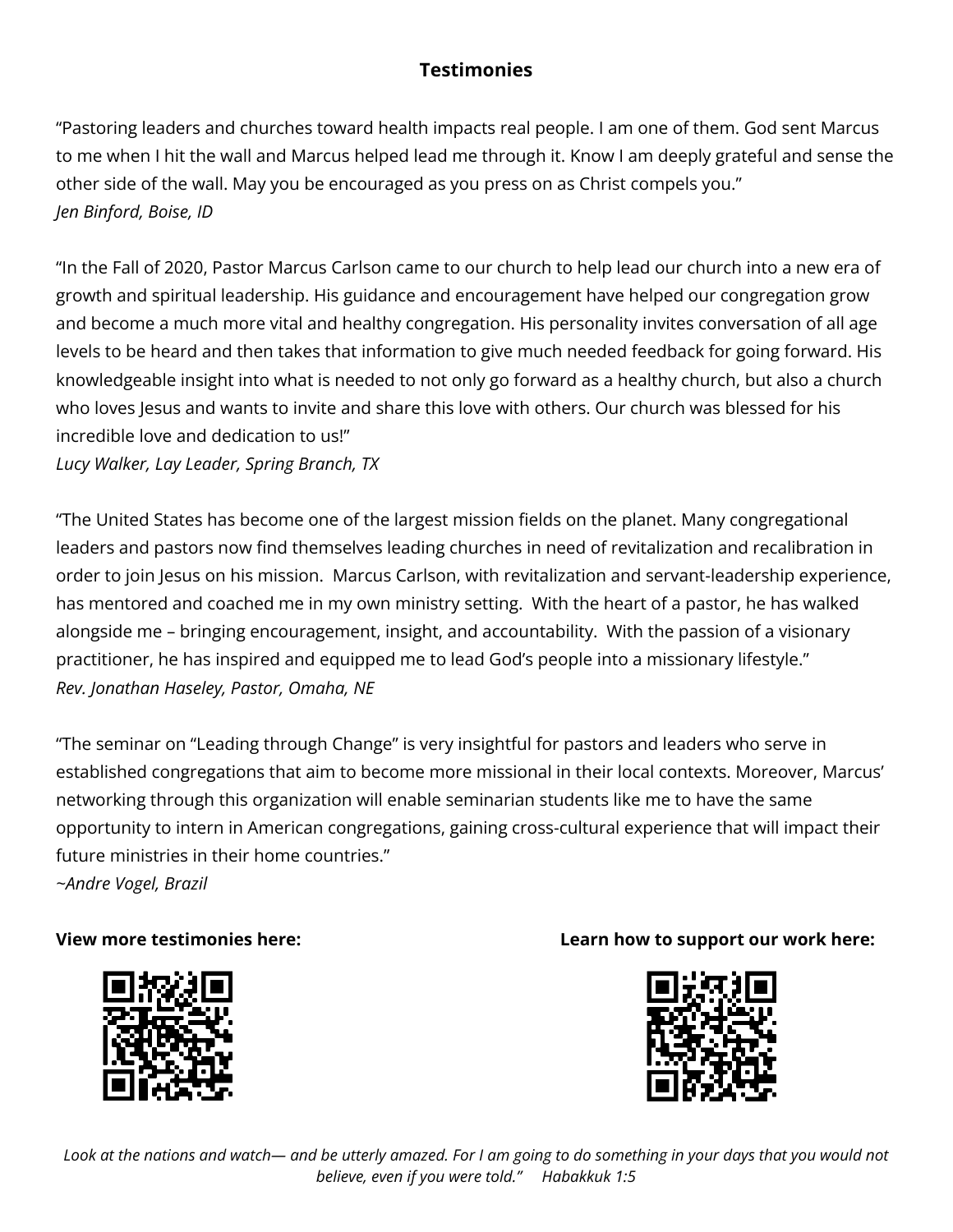### **It's Time to Sound the Alarm!**

*The Church in the U.S. is in Trouble, Big Trouble* 

The sky might actually be falling.

The Church in the United States is in the most perilous position in its history.

Don't misunderstand what I am saying here. The church of Jesus Christ will never die, not in the U.S. and not anywhere else around the world. The church of Jesus Christ is people, the followers of Jesus. For that reason, the Church will never die as there will always be followers of Jesus.

While the Church of Jesus Christ will never die, local expressions of that Church have died, are dying and will die.

Consider the following statistics from reputable faith-based researchers including Barna, Pew and others:

- 40% of US churches are at risk of closing in the next year.
	- In recent years, that number was closer to 10%.
- Prior to the Covid-19 pandemic:
	- 70% of US churches were in decline.
	- 20% of US churches were plateaued.
	- 9% of US churches were growing only by transfer of members.
	- 1% of US churches were growing by reaching new people.
- Currently, 38% of US pastors are considering leaving the ministry altogether. This is up from 23% less than a year ago.
- The average church currently has an attendance that is 43% of pre-pandemic numbers.

I work with churches, pastors, staff and lay leaders on a daily basis. Based on my experience and observations, these numbers are accurate (at best) and conservative (at worst), because pastors/ leaders are growing weary. Each week I hear from a pastor on the edge, ready to leave their job or ministry altogether.

Why? Crisis is an accelerator. As a society, we have become more divisive and angry. We are all emotionally fatigued from the challenges of the last couple years. This anger, anxiety and fatigue has oozed into the church and plays out in profound emotional ways in our churches. During the pandemic, pastors were forced to choose between two options, each of which would make 50% of the congregation unhappy. People in churches are taking their anger and anxiety out on their pastors and staff, saying and doing things they would never consider doing to anyone else in their lives.